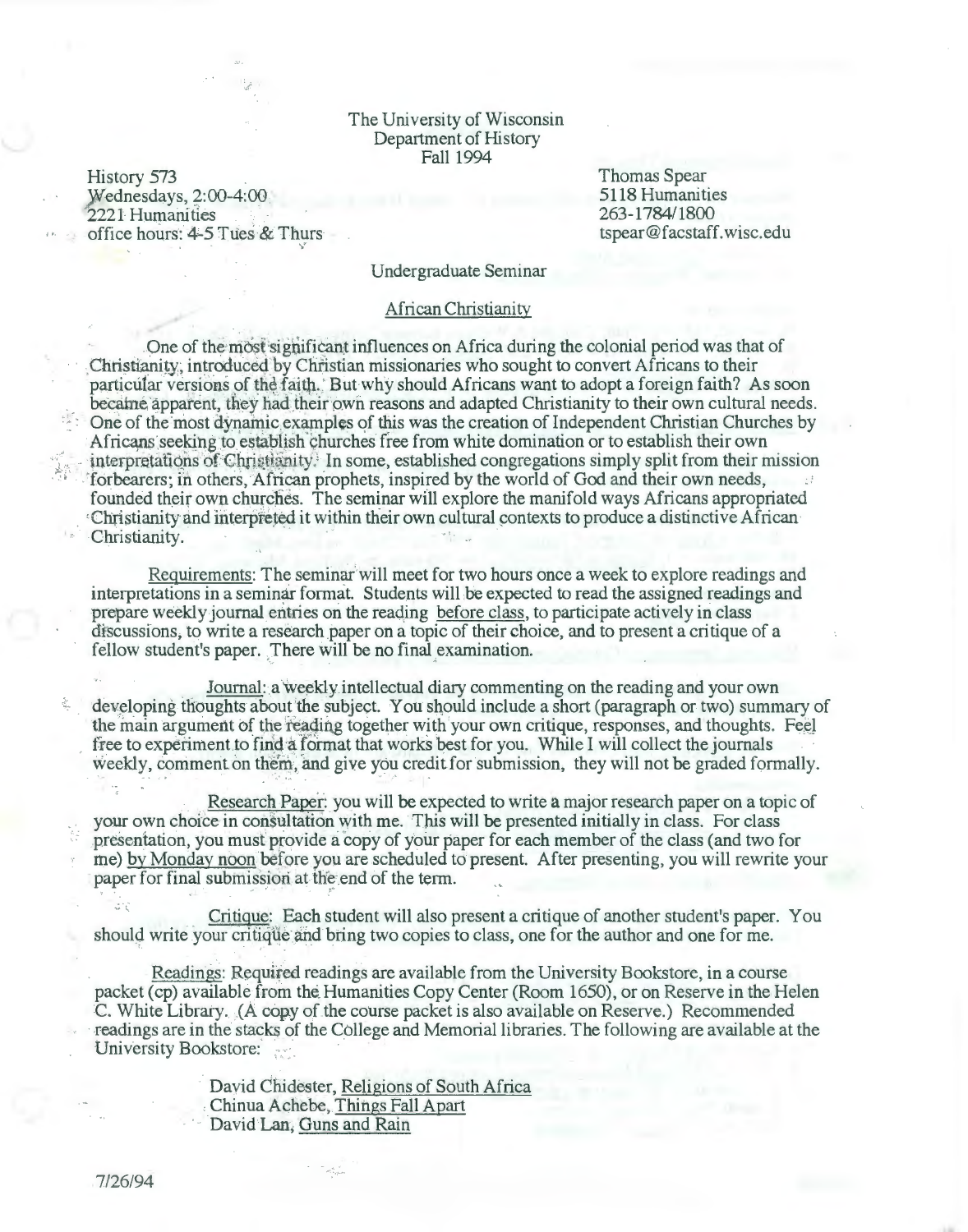## Class Schedule

# 917 African Religious Thought

*Who are the egwugwu and what do they represent? What do they tell us about African religious thought?* 

C. Achebe, Things Fall Apart.

D. Chidester, Religions of South Africa, 1-34.

*recommended* 

R. Horton, 'African Trad. Thought & Western Science,' Africa, 37(1967), 50-71, 155-87.

R. Horton, 'The Kalahari World View,' Africa, 32(1962), 197-220.

B. Ray, African Religions.

C. Geertz, 'Religion as a Cultural System' in his The Interpretation of Cultures, 87-125.

## 9/14 Religious Responses to Colonialism: millenarianism & anti -witchcraft movements

*Why did people search for sources of evil within their own societies when confronted with colonial conquest and rule?* 

J. Peires, 'The Central Beliefs of the Xhosa Cattle-Killing,' JAH, 28(1987), 43-63. (cp) J. Iliffe, A Modern History of Tanganyika, 168-202 (Chapt. on Maji Maji). (cp) M. Marwick(ed.), Witchcraft&Sorcery, 164-198 (arts. by Richard, Marwick, Willis) (cp)

*recommended*  J. Fernandez, Bwiti.

#### 9/21 Religious Responses to Colonialism: spirit mediums and guerillas

*Why did the spirits of the ancestors side with the guerillas against their descendants, the chiefs, during Zimbabwe's war of liberation?* 

D. Lan, Guns and Rain (you may find Chapts 5-6 hard going & may skim them)

*recommended* 

T. Ranger, Revolt in Southern Rhodesia, 1986-7

T. Ranger, Peasant Consciousness & Guerilla War in Zimbabwe

- N. Kriger, Zimbabwe's Guerilla War
- 9/28 Missionaries and Colonial Christianity

*What were the main features of colonial Christianity? What were the relationships between Christianity* & *European culture? Christianity* & *colonial rule?* 

D. Chidester, Religions of South Africa, 35-111.

D. Sandgren, Christianity & the Kikuyu, 9-29 (Reserve).

*recommended* 

R. Gray, Black Christians & White Missionaries

R. Strayer, Making of Mission Communities in East Africa

J. & J. Comaroff, Revelation & Revolution

L. Sanneh, West African Christianity

T. Beidelman, Colonial Evangelism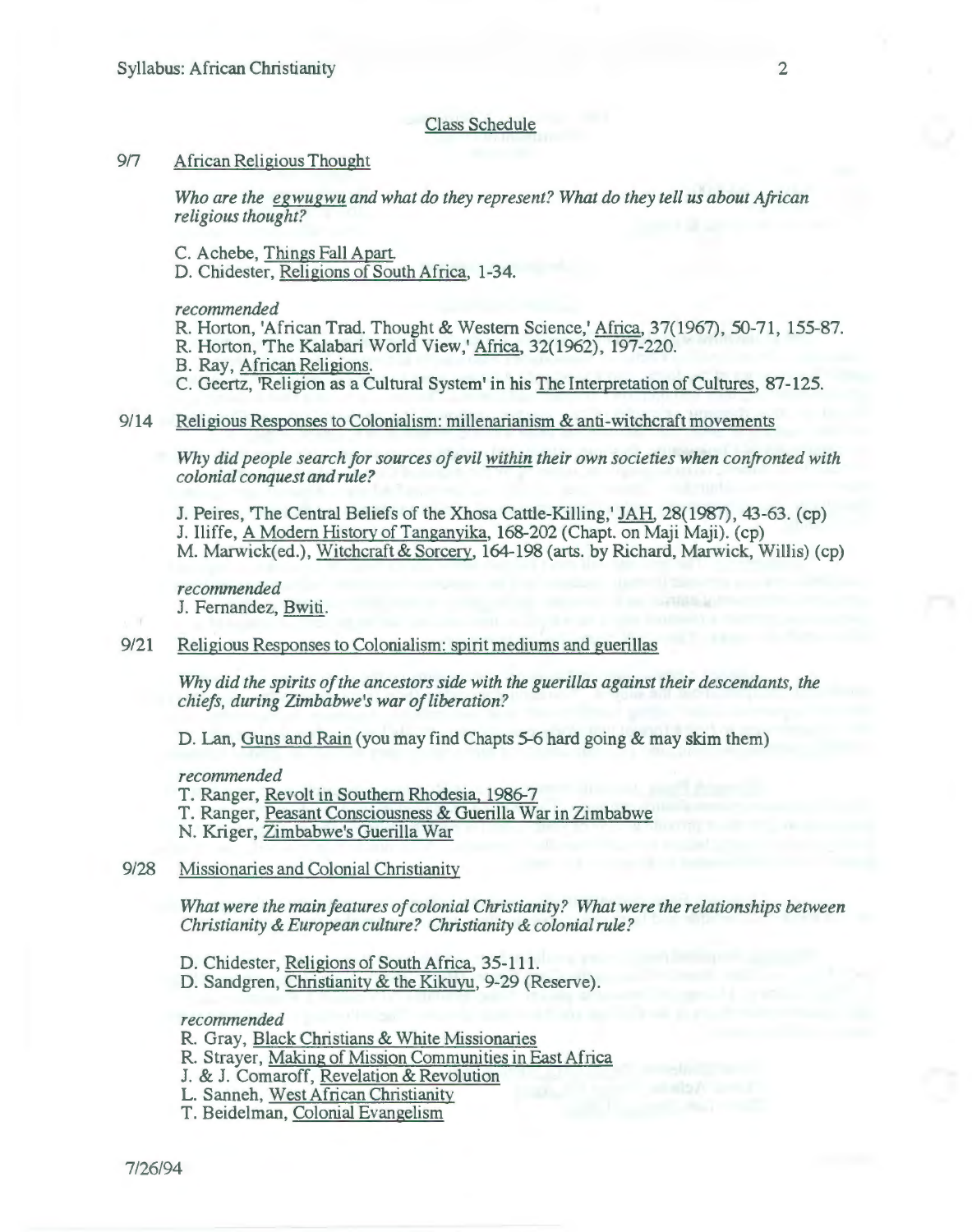# 10/5 Conversion

# *Why did Africans convert to Christianity? How did they do so?*

R. Horton, 'African Conversion,' Africa, 41(1971), 101-108. (cp) R. Baum, 'The Emergence of a Diola Christianity,' Africa, 60(1990), 370-398. (cp) J. Brierley & T. Spear, 'Mutesa, the Missionaries, and Christian Conversion in Buganda,' IJAHS, 21(1988), 601-618. (cp) D. Sandgren, Christianity & the Kikuyu, 31-98 (Reserve).

#### *recommended*

L. Sanneh, Translating the Message

J. Taylor, Growth of the Church in Buganda

# 10/12 Struggles for Control: Ethiopians and Millenarians

*Why were political struggles often couched in Christian terms? What was really at stake?* 

- D. Chidester, Religions of South Africa, 112-131.
- D. Sandgren, Christianity & the Kikuyu, 99-160 (Reserve).
- K. Fields, Revival & Rebellion in Colonial Central Africa, 3-23, 91-162 (Reserve).

*recommended* 

- B. Ray, African Religions, 192-217
- B. Sundkler, Bantu Prophets in South Africa
- H. Turner, African Independent Church
- J. Webster, African Churches among the Yoruba
- G. Shepperson & T. Price, Independent African
- N. Long, Social Change and the Individual
- W. Johnson, Worship and Freedom
- 10/19 Quest for an African Christianity: Zionists

*What are the roles of prophets* & *prophecy, spirits, and healing in Zionist churches?* 

- D. Chidester, Religions of South Africa, 131-147.
- J. Beattie & J. Middleton (eds.), Spirit Mediumship & Society in Africa, xvii-xxx. (cp)
- H. Gerth & C.W. Mills, From Max Weber, 245-252. (cp)
- C. Baeta, Prophetism in Ghana, 9-67. (cp)

## *recommended*

- D. Barrett, Schism and Renewal in Africa
- J. Peel, 'Syncretism and Religious Change,' CSSH, 10(1968), 121-141.
- M. Field, Search for Security
- J. Peel, Aladura
- S. Walker, Religious Revolution of the Ivory Coast
- F. Welbourn & B. Ogot, A Place to Feel at Home
- F. Welbourn, East African Rebels
- E. Anderson, Messiantic Popular Movments in the Lower Congo
- M. Martin, Kimbangu: An African Prophet and his Church
- W. MacGaffey, Modern Kongo Prophets
- M. Daneel, Zionism and Faith Healing in Rhodesia & Indpendent Churches in Rhodesia
- B. Sundkler, Bantu Prophets in South Africa and Zulu Zion
- J. Comaroff, Body of Power, Spirit of Resistance